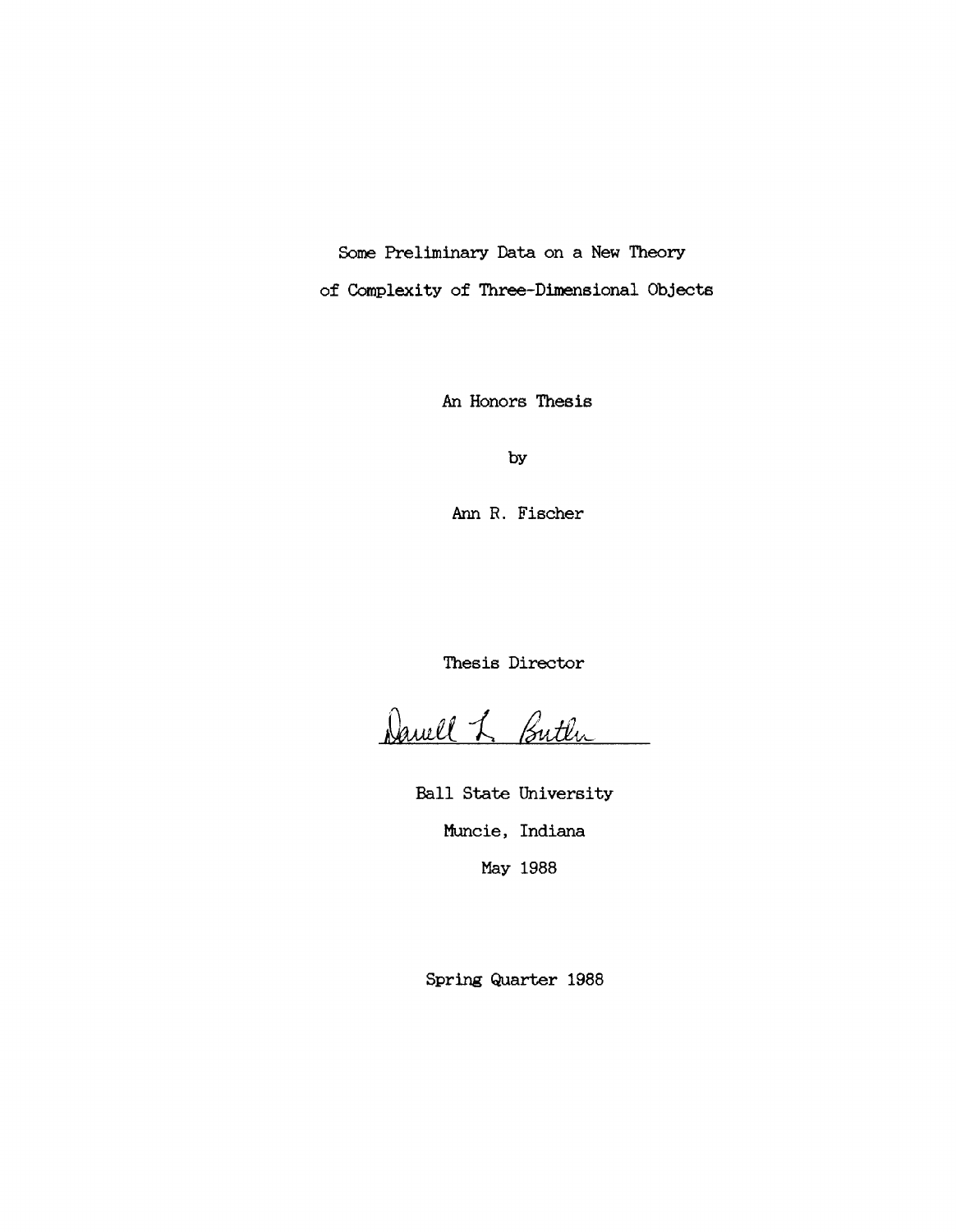$S_{\text{p}}$ Coll<br>Thesis<br>LD<br>LD<br>24.24<br>1988<br>1988

Complexity

 $\ddot{\phantom{a}}$ 

Some Freliminary Data on a New Theory of Complexity of Three-Dimensional Objects Ann R. Fischer Ball State University

Running Head: COMPLEXITY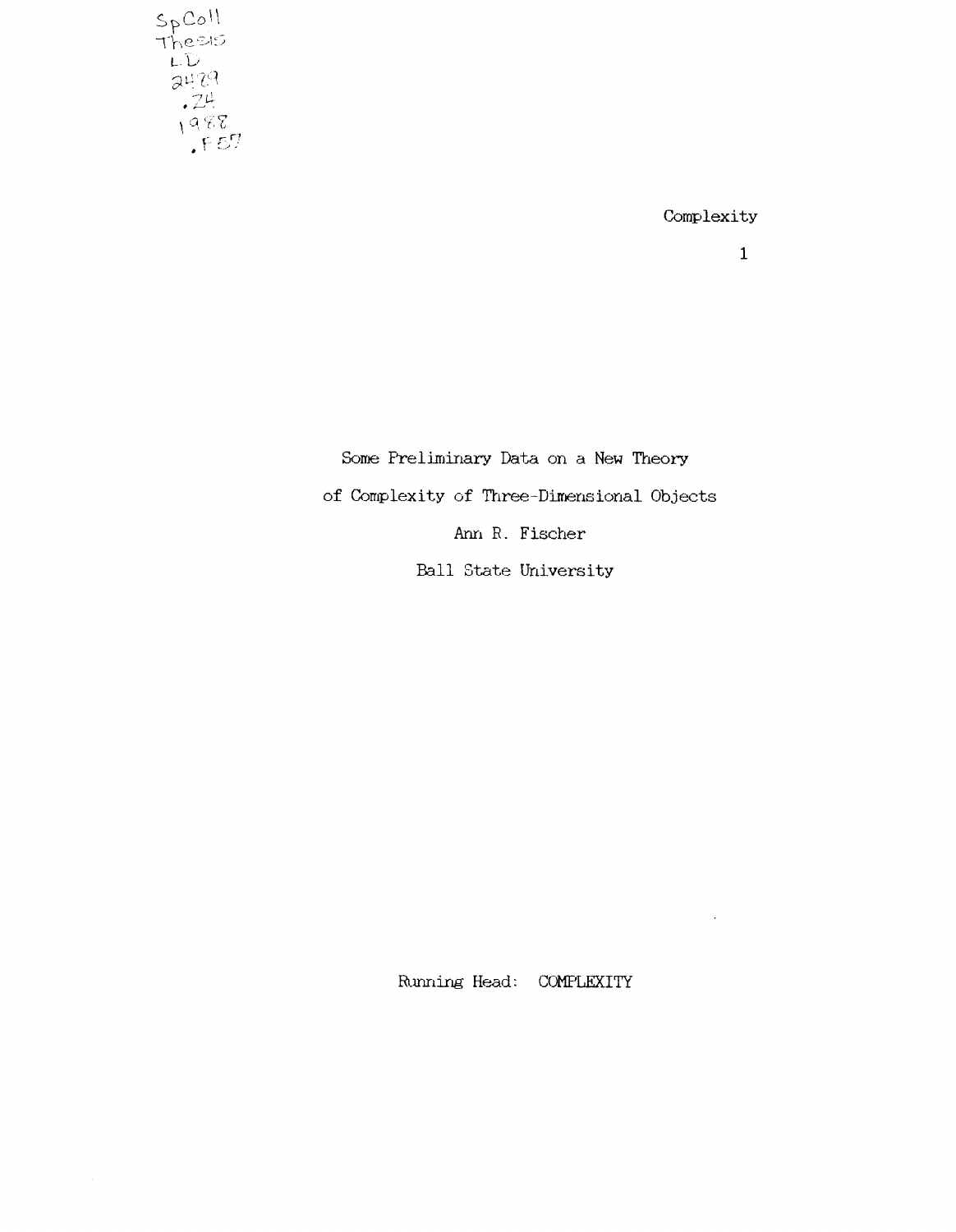Some Preliminary Data on a New Theory of Complexity of Three-Dimensional Objects

Many measures of stirnulus complexity have been used in visual perception experiments, and there are many hypotheses which attempt to predict perceived complexity of stimuli. For two-dimensional random polygons, Attneave (1957) found that about 90% of the variance of his subjects' complexity judgments was accounted for by three factors: (a) the number of independent turns (the total nwnber of turns for an asymmetrical shape and about half of the total number for a symmetrical shape), (b) symmetry (with symmetrical shapes judged rnore complex than asymmetrical shapes when the number of independent turns was held constant, but vice versa when the  $total$  number of turns was held constant), and (c) angular variability (where more variability resulted in higher complexity judgments). Attneave also noted that curvature (as OPPOBed to angularity) had no effect on judgments.

In a study yielding similar results, Arnoult (1960) found that about 85% of the variance among subjects' judgments of complexity was explained by symmetry, angular variability,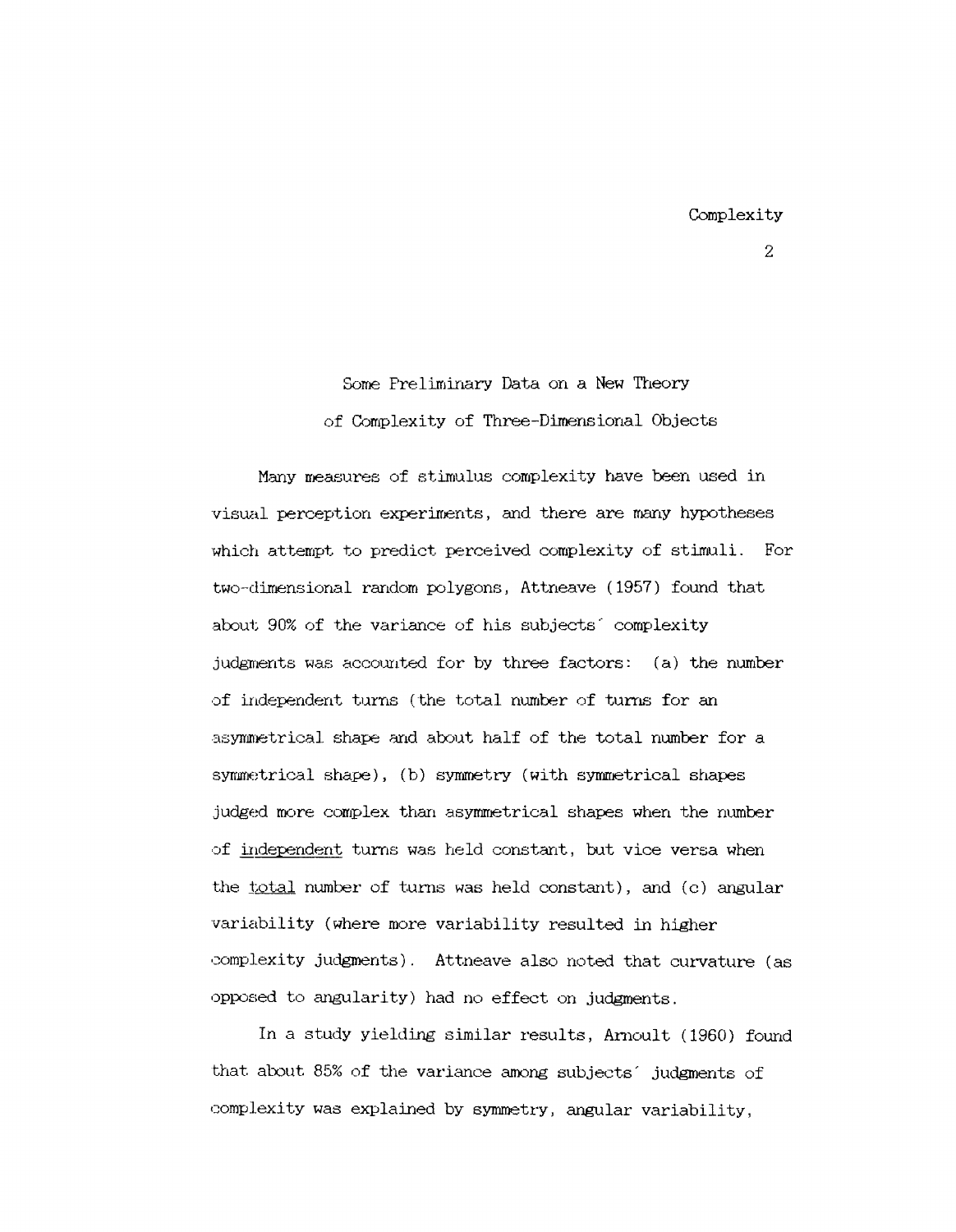perimeter squared over area, and the number of independent sides of polygons. Curvature was found to have no effect on complexity judgments here, either.

Alexander and Carey (1968) investigated horizontal linear arrangements of seven squares that were either black or white. The investigators found that subjects' rank-orderings of the patterns for simplicity were "almost perfectly accounted for by the relative number of subsymmetries in the different patterns"  $(p. 73)$ . A subsymmetry of a pattern was defined as a "bilateral symmetry of a segment within that pattern" (p. '77) . In essence, then, the number of symmetrical segments in a pattern was the number of subsymmetries in the pattern, with more subsymmetries corresponding to more simplicity (less complexi ty) .

Zusne (1970), in his review of complexity scaling research, points to Stenson's 1966 factor analysis of complexity ratings for two-dimensional forms. Investigating many of the variables used in previous complexity research, Stenson attempted to discover if some of the variables traditionally discussed were measuring different factors, or if they were essentially getting at the same thing. He found -that four physical measures described the one factor that

•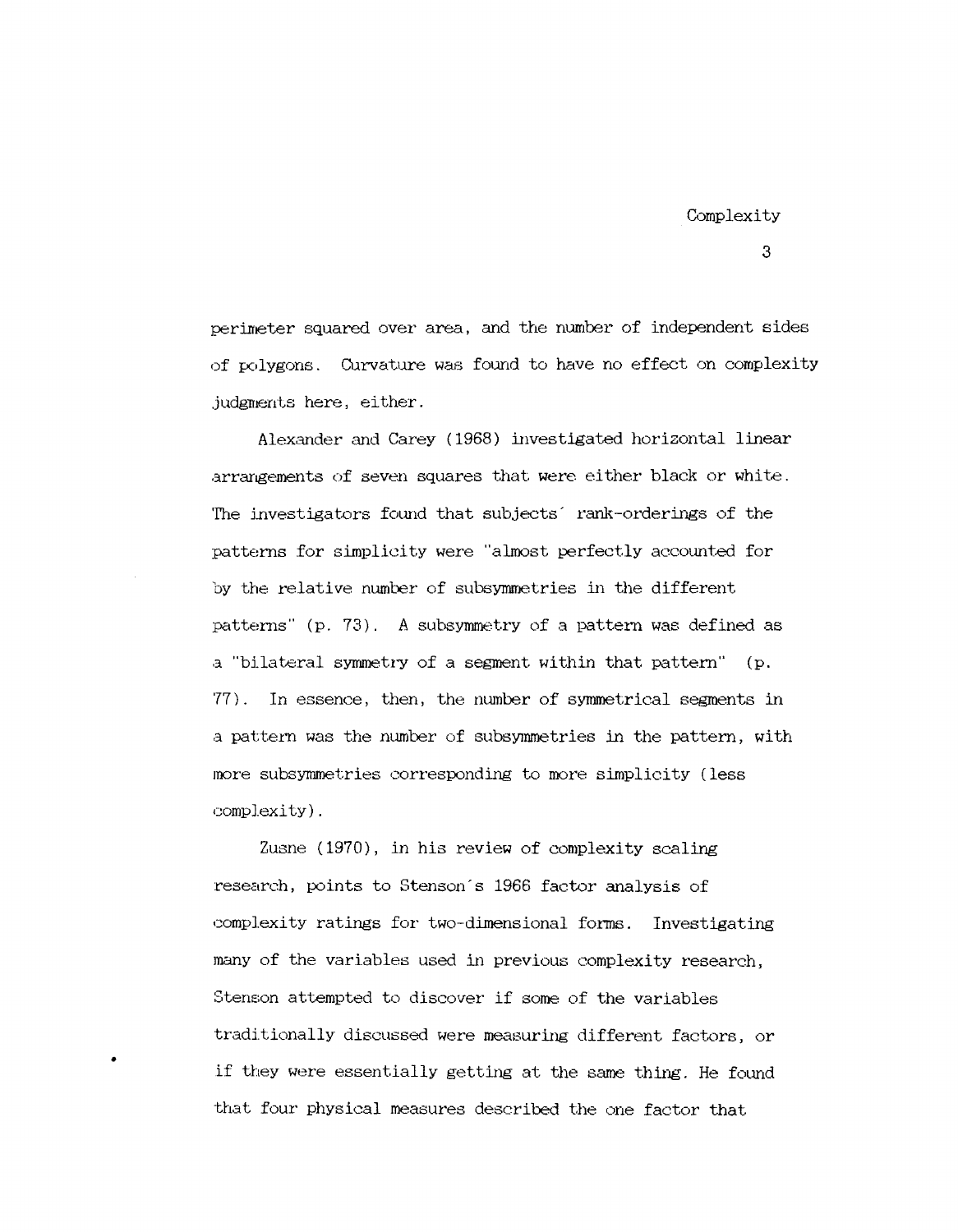accounted for most of the variance in his subjects complexity judgments: length of the perimeter, perimeter squared over area, number of turns, and the variety of internal angles.

Researchers have attempted to use this two-dimensional complexity approach to predict complexity judgments of twodimersional representations of three-dimensional objects (Hochberg and Brooks, 1960; Butler, 1982). Hochberg and Brooks (1960) studied reversible-perspective line drawings of objects. They found complexity to be best measured by the number of continuous line segments (ignoring intersections), the number of interior angles, and the variety of internal angles (total number of different angles over total number of internal angles).

Although Hochberg and Brooks' (1960) measure is a good measure of complexity, it is not perfect. Hochberg (1964) notes that while this approach explains most of the subjects' responses quite well, several stimuli elicited responses that could not be accounted for, suggesting that the approach may be lacking some important factor. Butler (1982) found that Hochberg and Brooks' (1960) measure could not explain judgments of a variety of new drawings.

One of the first attempts to develop a theory of complexity,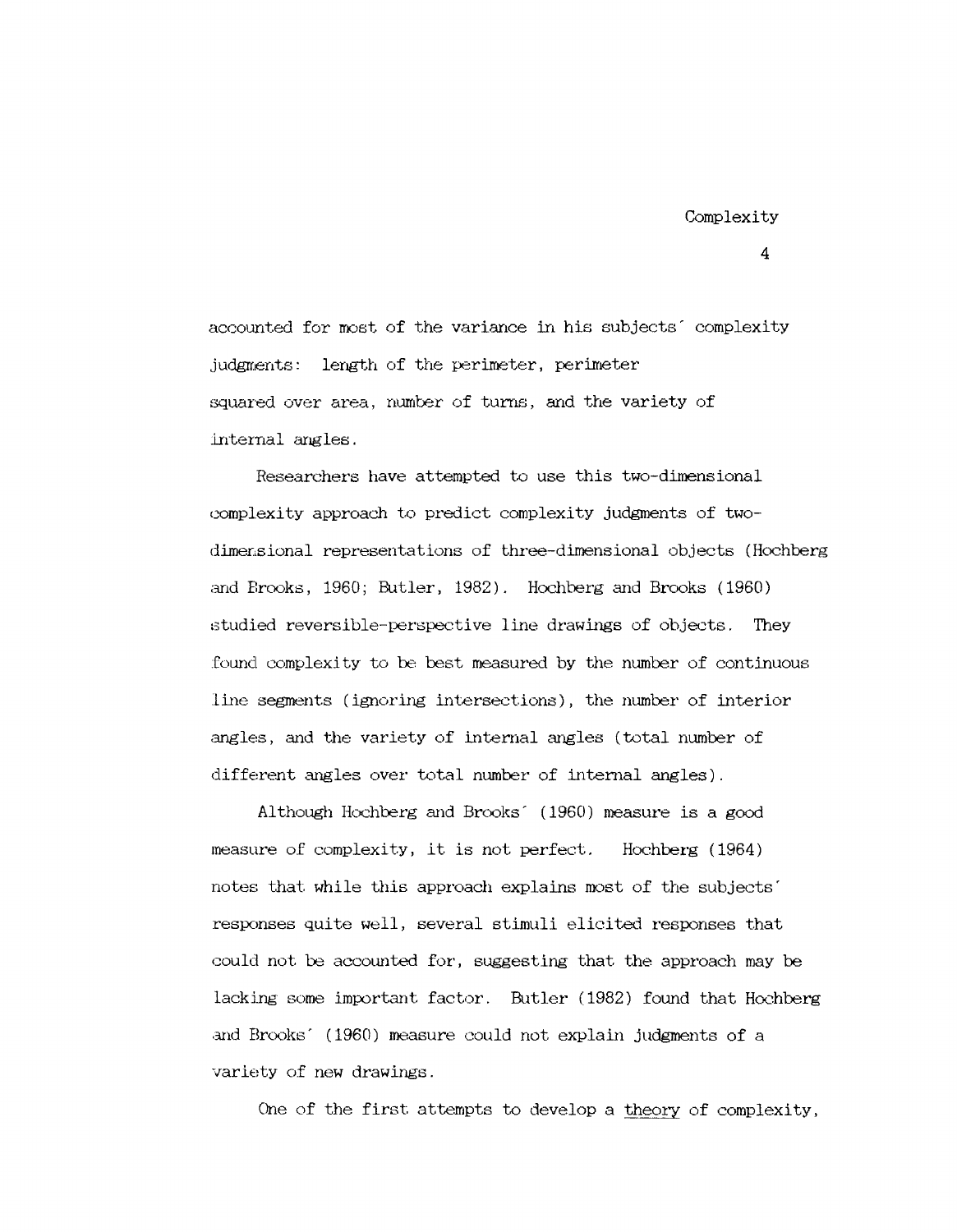as opposed to a data-driven measurement of complexity, was Garner's (1962) information/uncertainty approach. Garner argued that more complex figures are more redundant figures, where redtmdancy increases "the number of variables on which two or more events in a set can be discriminated" (Garner,  $1962$ , p.  $184$ ). He explains that increasing redundancy "has the effect of increasing complexity and discriminability between the patterns in a particular set of stimuli because the redundancy provides more distinctive cues than are actually required for discrimination"  $(p. 195)$ .

Leeuwenberg (1968) developed a new theory of complexity based in part on Garner's approach. Leeuwenberg combined the information approach of Garner and the law of Pragnanz (the "minimum principle") from gestalt psychology to form a perceptual coding system. He contends that the preferred interpretation of a drawing will be the simplest one, the one whose code contains the fewest units of structural information. The more units of structural information in a pattern's code, the more complex the pattern is.

Butler (1982) attempted to use Leeuwenberg's (1968) measure to predict complexity of line drawings of objects which could be seen as two-dimensional or as three-dimensional. Finding that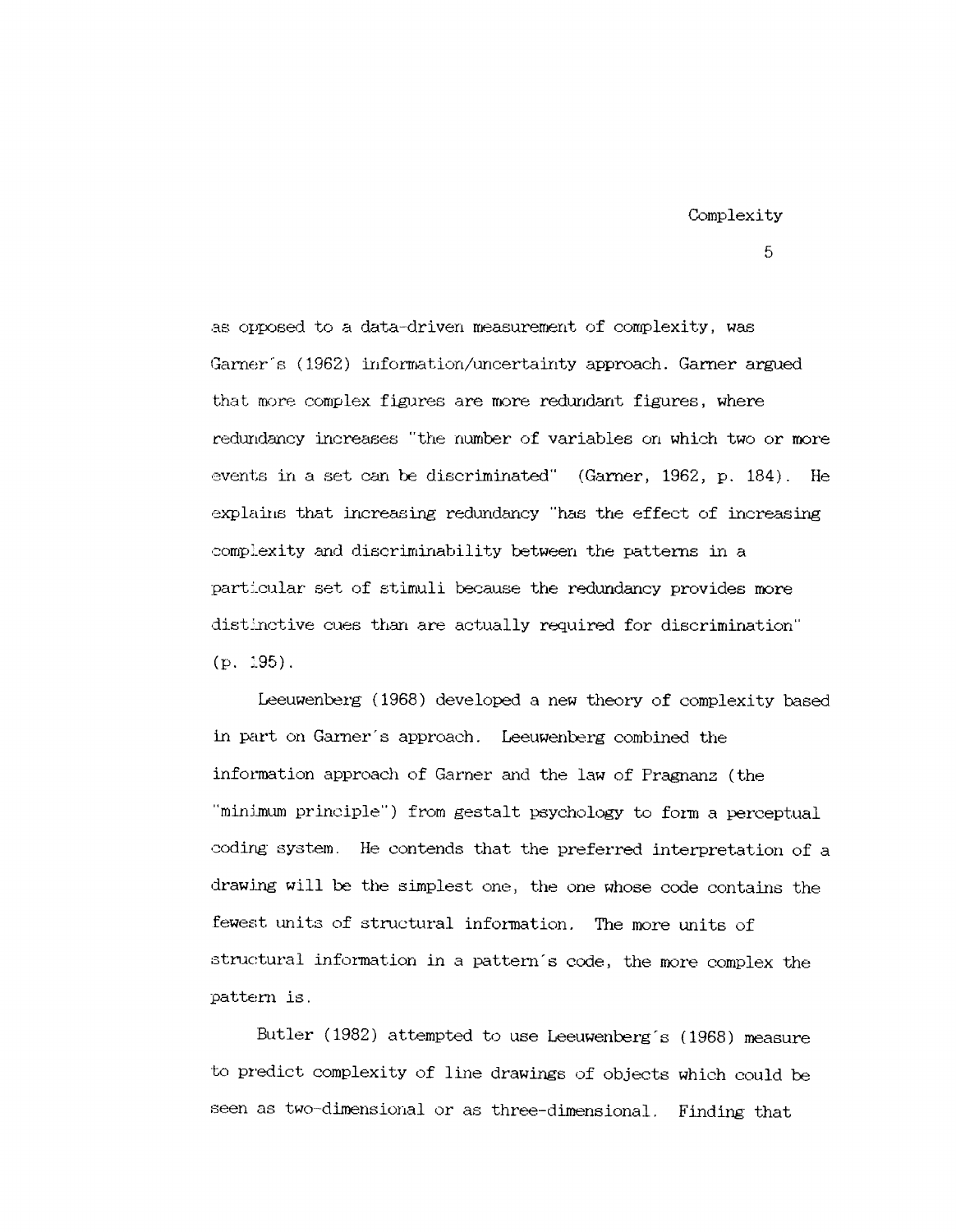Leeuwenberg's approach did not work well, he proposed another measure of complexity for two-dimensional drawings of threedimensional objects. He integrated Leeuwenberg's approach to complexity (the information load in a drawing) with a traditional measure of complexity, the number of lines. Combining these two measures, Butler provided a reasonably good account of both how organized the drawing is and how much is in the drawing. In a series of experiments, Butler (1982) found that this proposed complexity measure was better than other measures but still had some weaknesses. He suggested extending the approach by developing a three-dimensional coding theory, one describing the three-dimensional complexities of depicted objects instead of twodimensional complexities of drawings of three-dimensional objects. But he and others have been unsuccessful in extending twodimensional measures to handle three-dimensional complexities.

A more direct attempt to specify three-dimensional complexity of objects has recently been made by Biederman (1987) in his Recognition-by-Components theory of human image understanding. Instead of extending two-dimensional perception theories to objects, Biederman uses threedimensional objects as a starting point. The crux of his theory is that in object recognition, the image of input is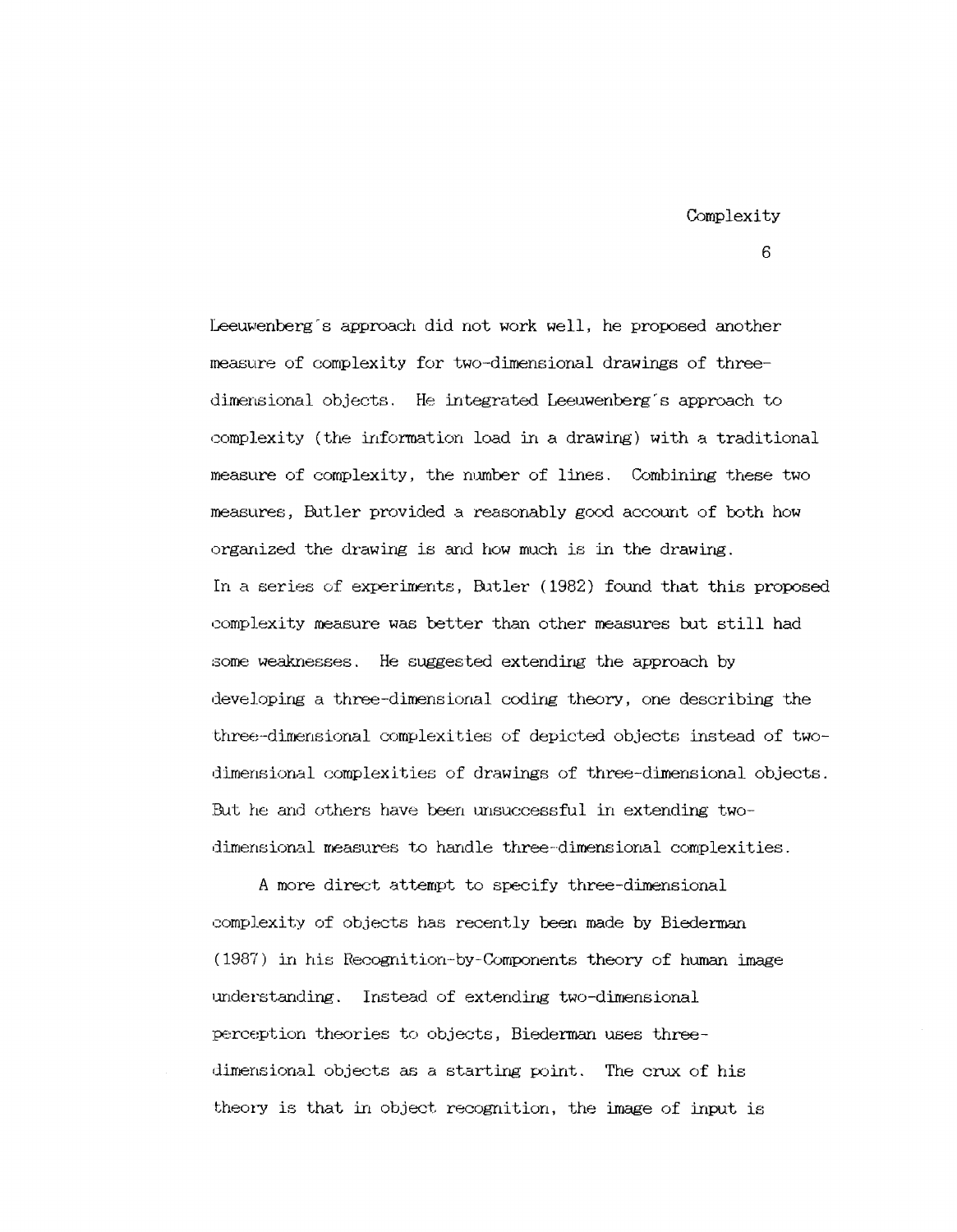parsed into segments at areas of deep concavity, resulting in an arrangement of simple geometric components (called geons) such as wedges, blocks, and cylinders. Biederman has argued that complex objects require more components to look complete than do simple objects.

Recognition-by-Q,mponents presents a novel approach to three-dimensional complexity, clearly involving new units of analysis. While the theories discussed above are attempts to quantify object complexity using two-dimensional measures such as the number of lines, number of angles, perimeter lengths, etc., Biederman's theory posits actual three-dimensional geons as the basic level of analysis, with more geons indicating more complexity.

Biederman's approach represents a giant leap from using two-dimensional notions to understand three-dimensional complexity. However, there may be ways of manipulating object complexi ty other than, as Biederman proposes, simply varying the number of geons involved.

In previous complexity research (e.g., Butler, 1982), it has been shown that simply counting components of stimuli (e. g., number of lines, number of angles) is not enough to successfully predict complexity. There may be other factors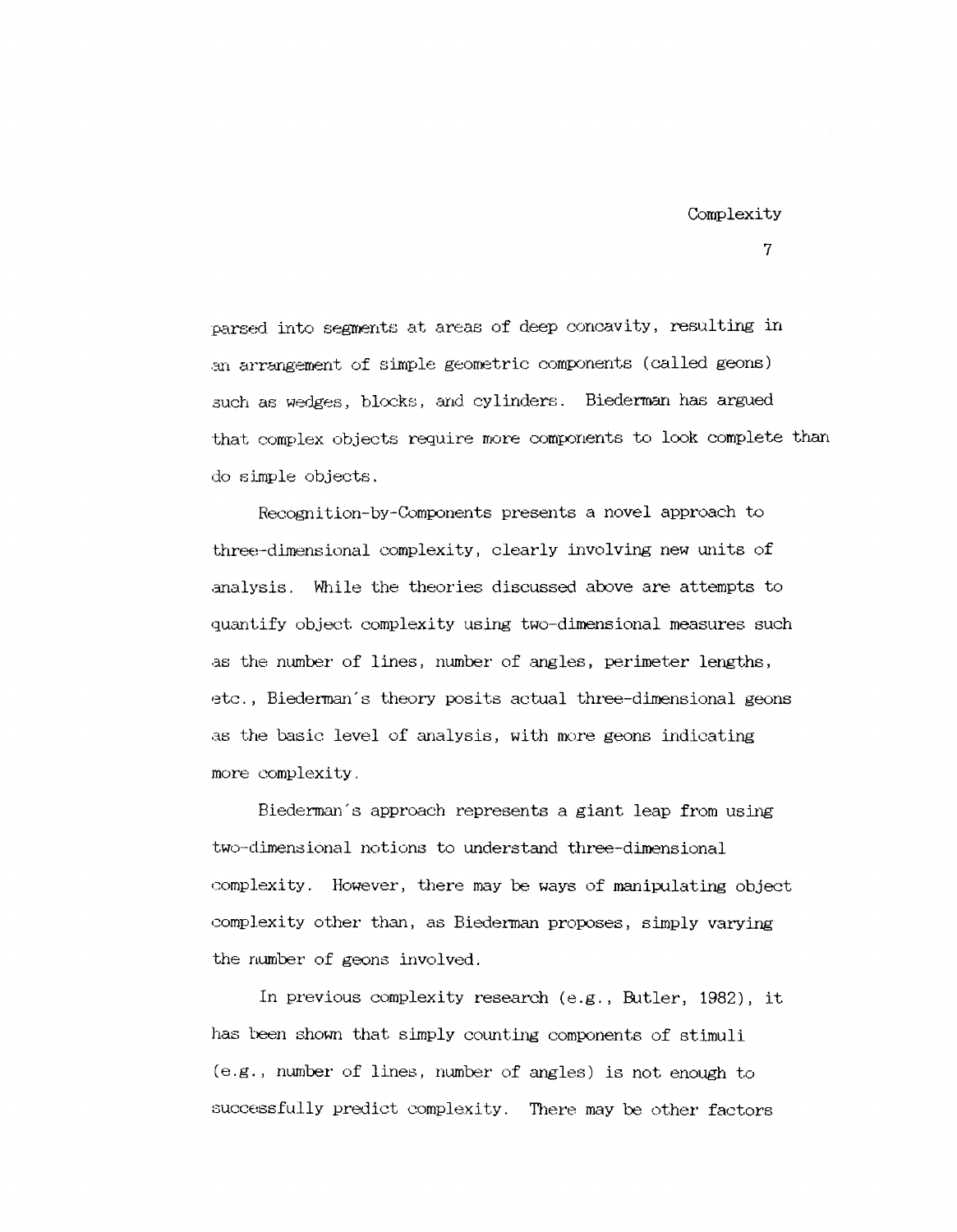influencing object complexity, such as the arrangement of geons and the individual complexities of the geons comprising the object. The arrangement of the geons would seem to matter, based on gestalt and information approach research (with more organized arrangements judged less complex). And from complexity research showing that two-dimensional forms have differing complexities, it is logical to assume that three-dimensional objects also differ in complexity. The following experiment involves perceived complexities of threedimensional objects.

### Method

#### :3ubjects

The subjects were 24 male and female undergraduates from the psychological science subject pool at Ball State University. Students can participate in psychology experiments as part of the subject pool to fulfill the out-ofclass activity requirement for introductory psychology courses.

#### Stimuli

The stimuli were 12 polyhedra varying in number of surfaces and in regularity of surfaces. They are shown in Figures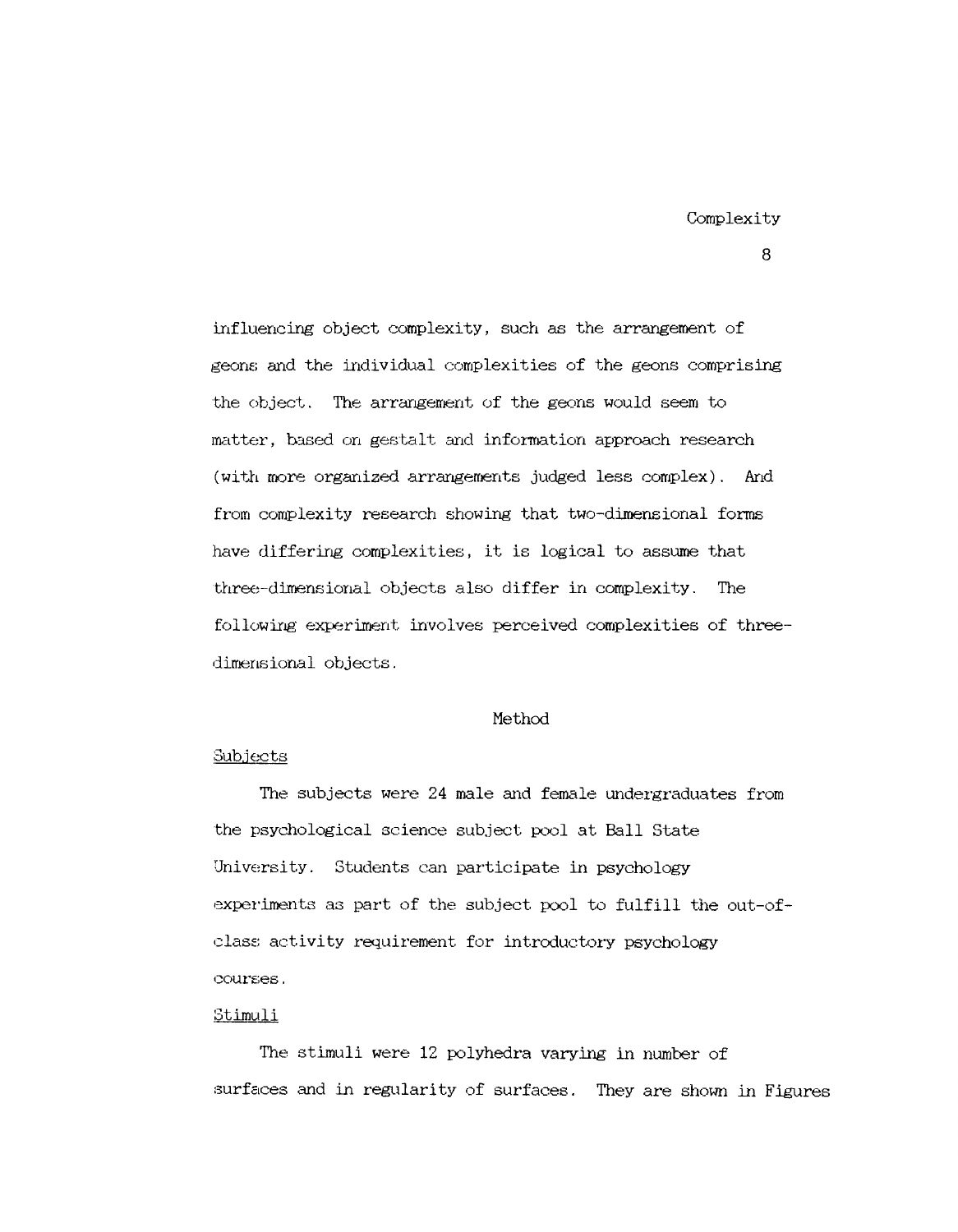Complexity

9

la, 1b, and 1c. Three groups of stimuli were constructed: four wedges (five-surfaced objects, shown in Figure 1a), four boxes (six-surfacecl objects, shown in Figure lb), and four polyhedra with more than six surfaces, shown in Figure 1c. In keeping with the purpose of varying complexity, each of the wedges had a different shape for a base. One had a square base (object  $B$ ), one had a rectangle base (object D), one had a parallelogram base (object A), and one had an irregular trapezoid base (object C). As can be seen in Figure 1a, the wedges also varied in several other ways. The shape of the base (and cross section) of each box was either a square (object G), a rectangle (object E), a ;;>arallelogram (object H), or an irregular trapezoid (object F). The size of the cross-section was constant along the entire object, following the terminology of Biederman (1987). Three of the polyhedra with more than six surfaces were formed with the size and shape of the cross section constant along the object. One had an irregular pentagon base, creating seven surfaces  $(object I)$ , one had an irregular seven-sided base, creating nine  $surfaces$  (object  $K$ ), and one had a regular hexagon base, creating eight surfaces (object  $J$ ). The remaining polyhedron had an  $irregular pentagon base, creating seven surfaces (object L), but$ the top surface was made nonparallel to the base.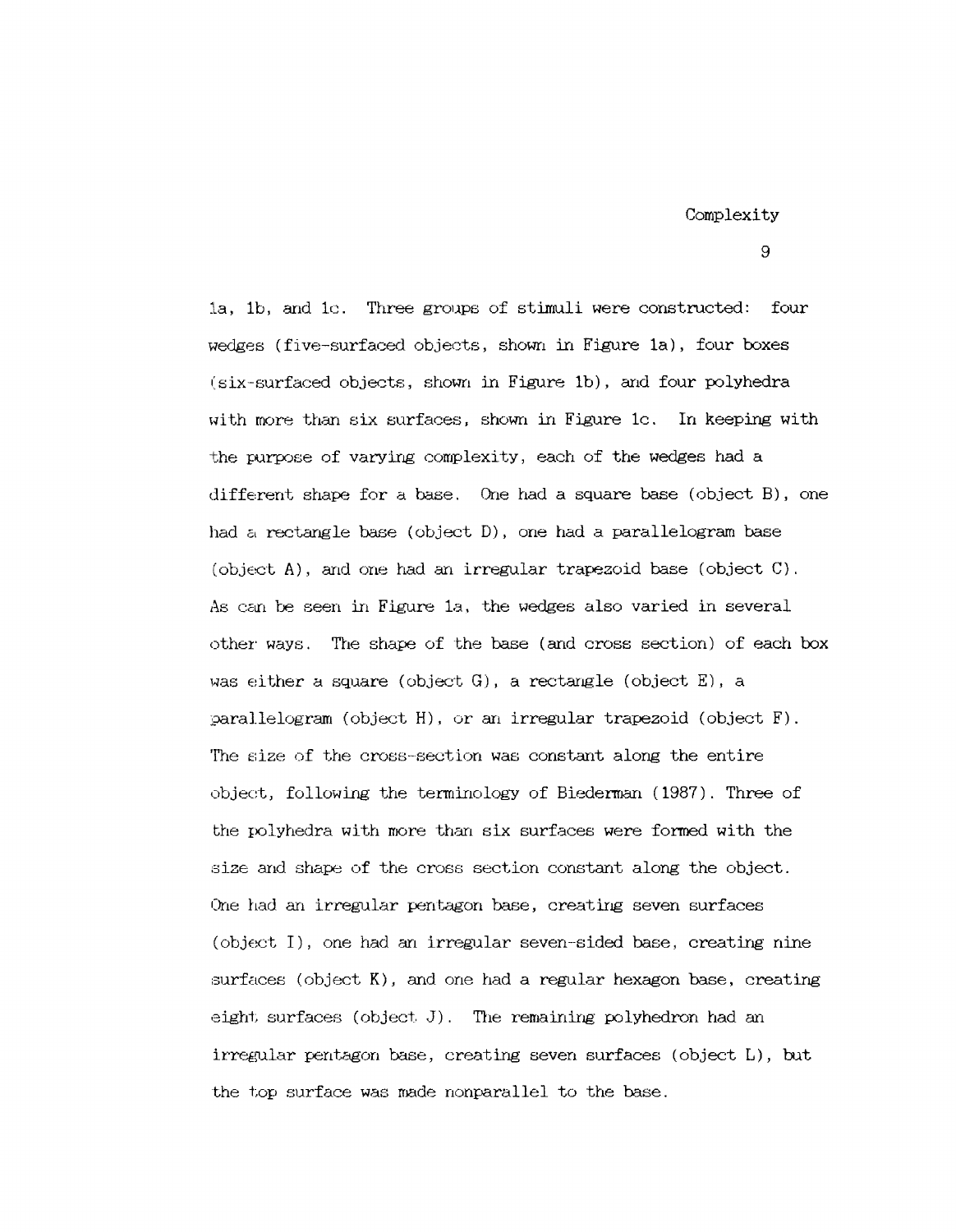

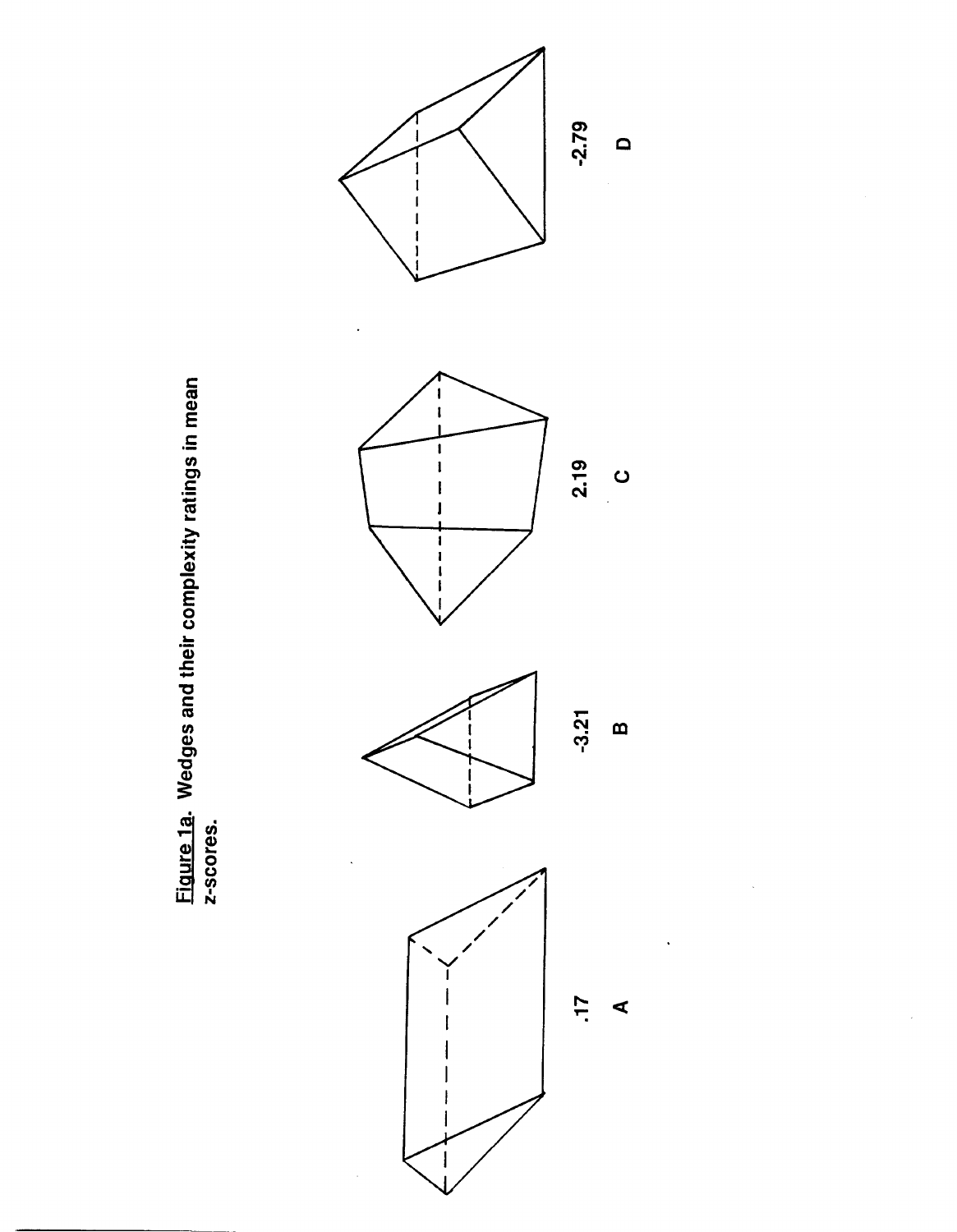Figure 1b. Boxes and their complexity ratings in mean z-scores.



ပ

 $\hat{\boldsymbol{\beta}}$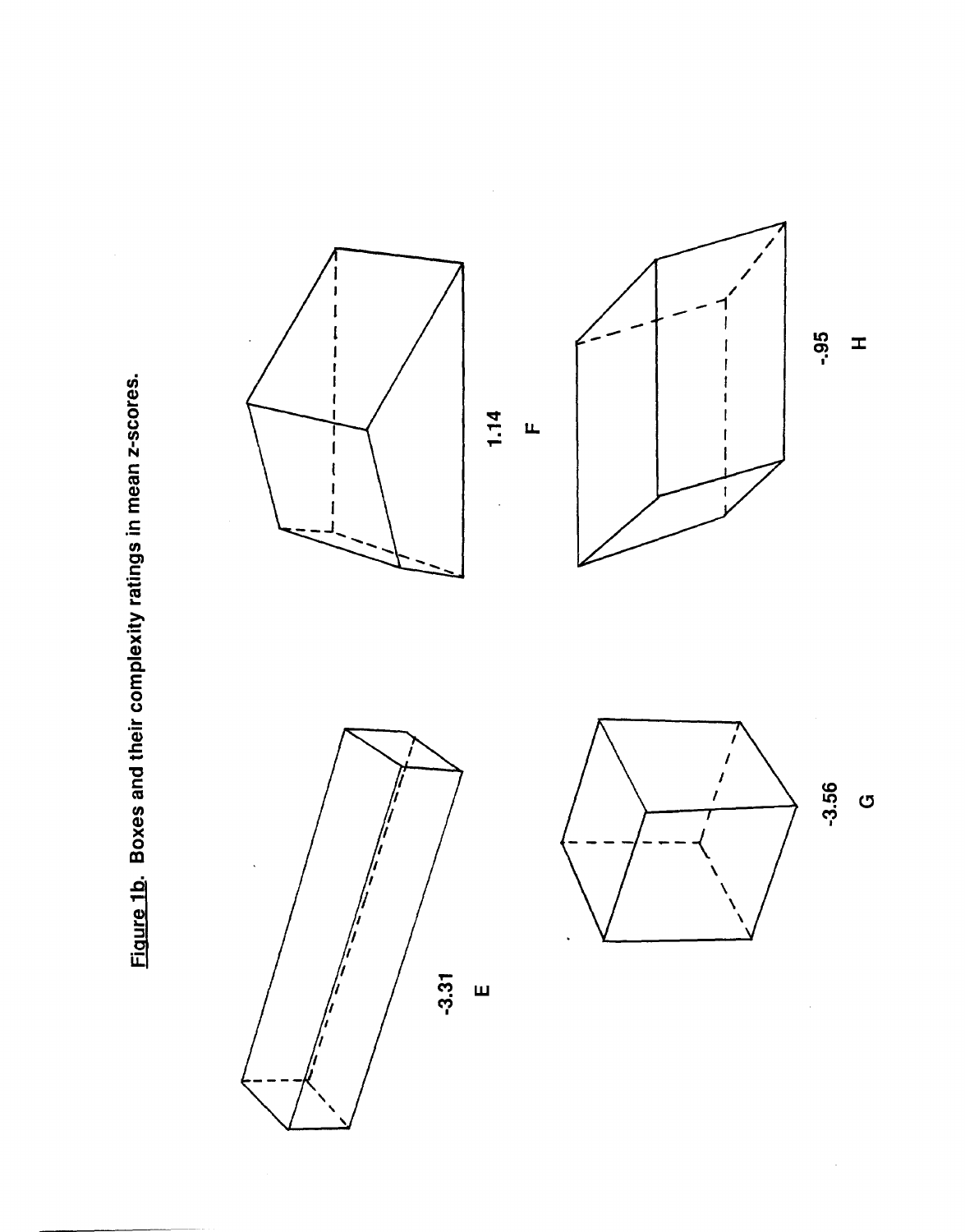Figure 1c. Polyhedra with more than six surfaces and their complexity ratings in mean z-scores.



 $\ddot{\phantom{0}}$ 

$$
\sum_{\substack{\longrightarrow \\ \text{odd } \text{odd } \text{odd } \text{odd}}} \mathfrak{g}_{\mathfrak{a}}.
$$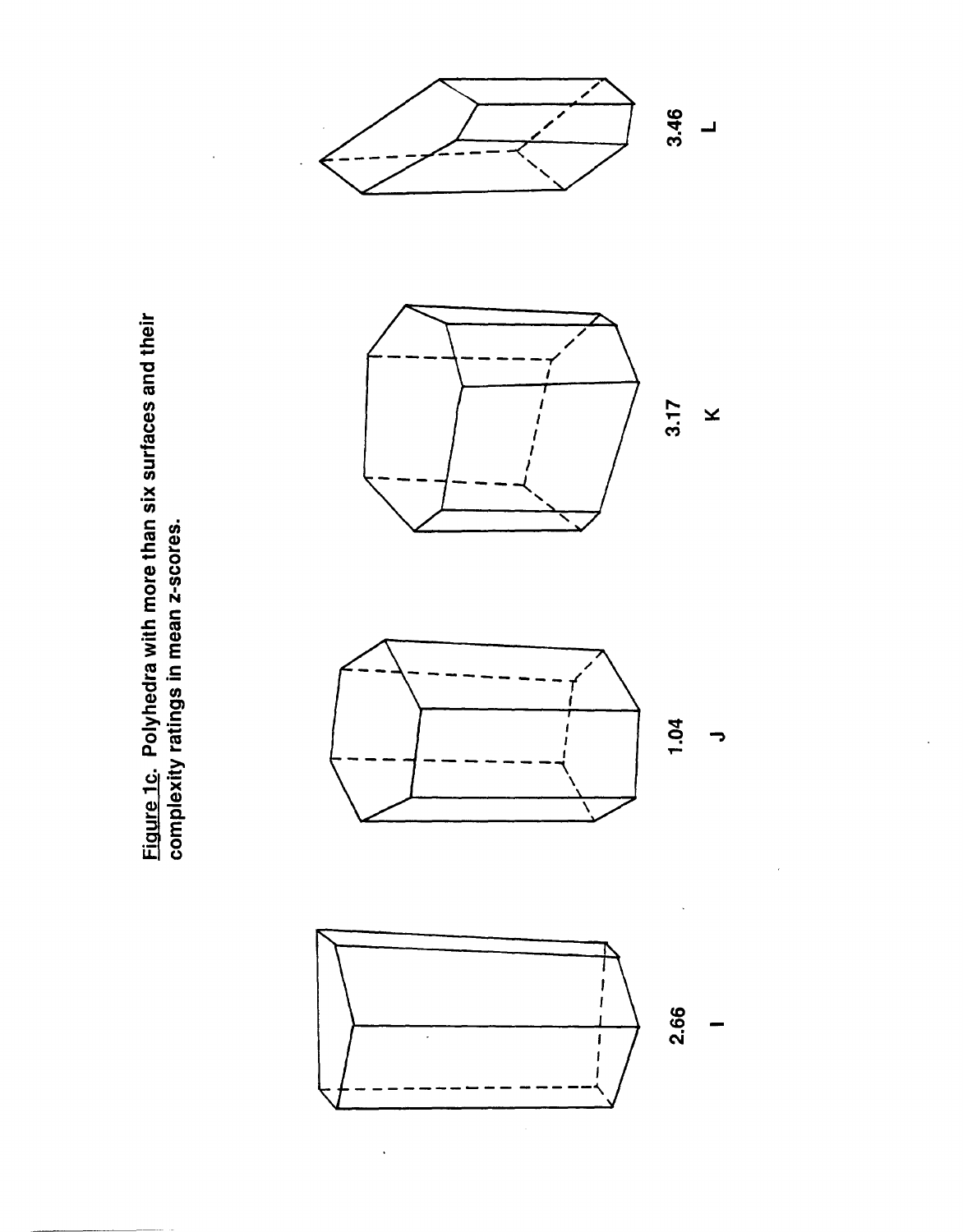# Complexity

10

The objects were constructed from layers of extruded poly:::tyrene insulation, They were coated with canvas primer and then painted medium blue. The longest axes of the objects varied from 5,5 em (for object B) to 16.2 em (for object E).

# Procedure

Each session lasted approximately 15 minutes. Each subject was run individually and was given the following instructions:

In this experiment, you will be making complexity judgments about the 12 objects in front of you. Please judge the complexity of the OVERALL objects, ignor ing imperfections such as lines and brushstrokes. I would like you to move the objects around until they are in order from simplest to most complex.

Now I would like for you to assign numeric ratings to the objects. Use a scale from 1 to 10, like the scale used in the Olympics, where l=:simplest, and 10=most complex. You may use decimals in your judgments. For example, you may assign an object a rating of 3.7. You may also decide that two or more objects are the same and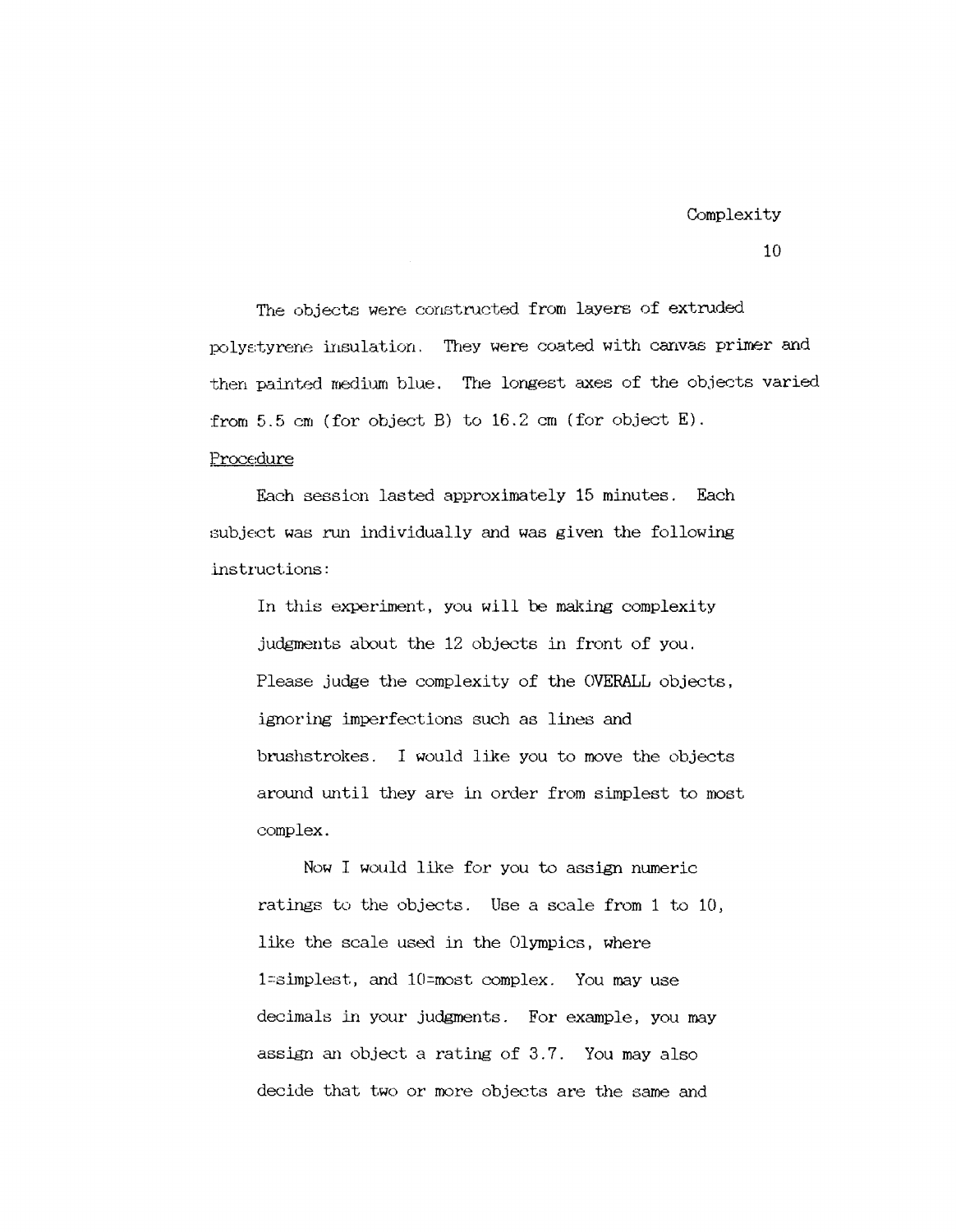should receive the same rating. This is fine. There are no correct answers; these are simply YOUR judgments.

Do you have any questions?

After the subject finished reading the instructions, the experimenter paraphrased the instructions and answered questions. The subject ordered the objects and then gave complexity ratings, with the experimenter typing the numeric values into a nearby computer terminal. When the subject. was satisfied with the final ratings, he or she was asked to describe the criteria he or she used to judge complexity. The subject was thanked and dismissed.

### Results

The mean complexity judgments of the objects varied substantially. For each subject, z-scores were computed for each of the 12 stimuli using the mean and standard deviation of each subject's response distribution. Then, for each stimulus, the  $z$ -:3cores were averaged across subjects, yielding a mean z-score for each stimulus. The means are shown in Figures 1a, 1b, and  $1c$ . The differences in the mean z-scores were so large that an analysis of variance was not needed to verify the significance of the differences.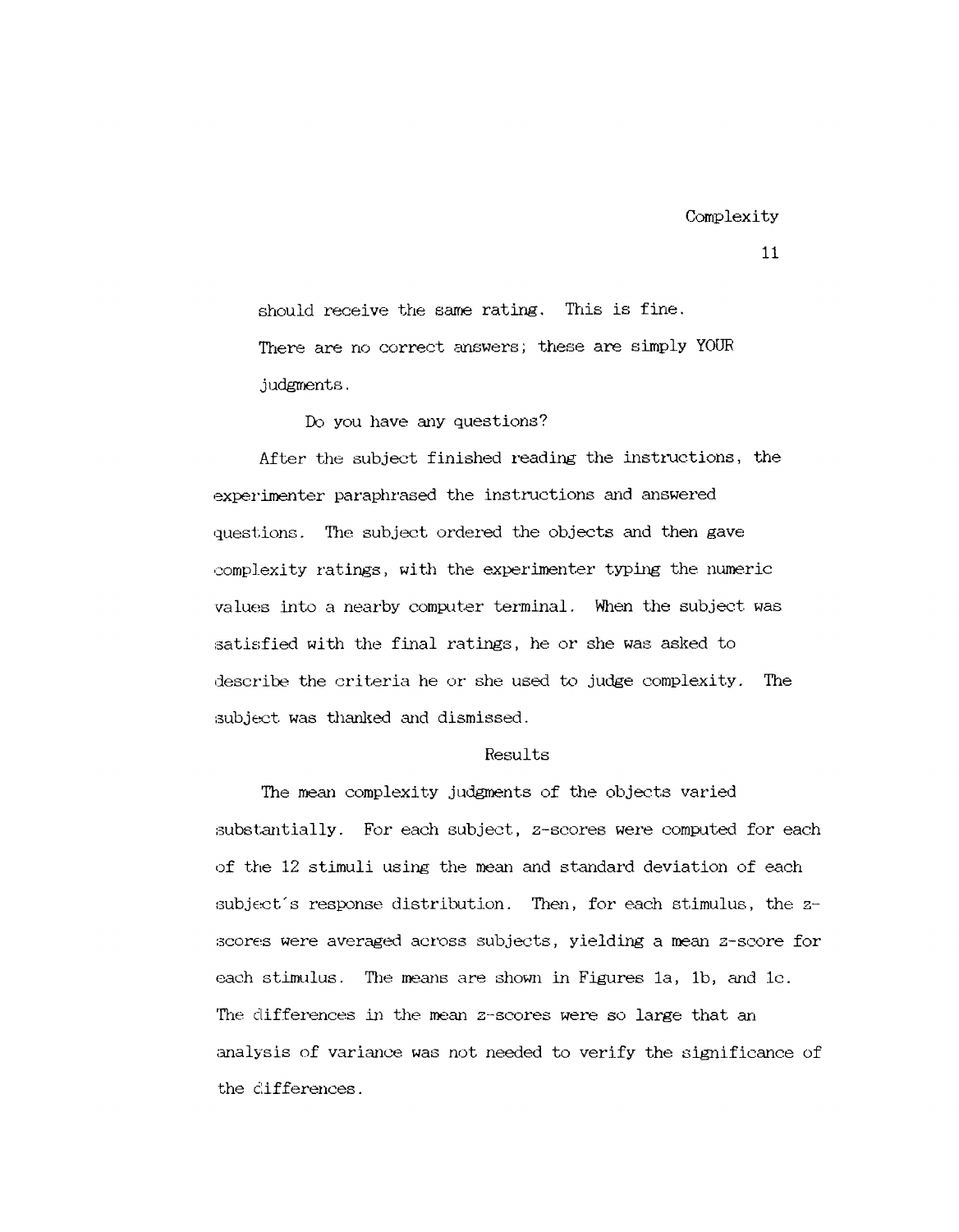Complexity

A stepwise multiple regression was performed to determine the best predictors of judged complexity. The predictors tested included the following: number of surfaces, regularity of the designated base (all angles and sides equal), whether or not the hase had parallel sides, whether or not the object had a constant cross section, reflective symmetry of the base, rotational symmetry of the base, and a ratio of number of different surface .ingles to total number of surface angles. This data analysis revealed that the most important predictor was whether or not the 2 designated base had parallel sides  $[R = .69, p \lt .001, df(1, 10)].$ The next most important predictor was the number of surfaces 2  $[R = .76, p = .13, df(2,9)].$  Although the addition of this second predict.or did not produce a significant. increase in prediction power, it should be noted that the degrees of freedom were extremely small, and these results are at least suggestive of the importance of number of surfaces in predicting complexity. Using these two variables produces the following regression equation:

complexity in z-score  $= -3.76$  (parallel sides in base)

 $+$  .60 (number of surfaces)  $-1.58$ 

#### Discussion

In general, the best predictor of judged complexity was whether or not the designated base had parallel sides (with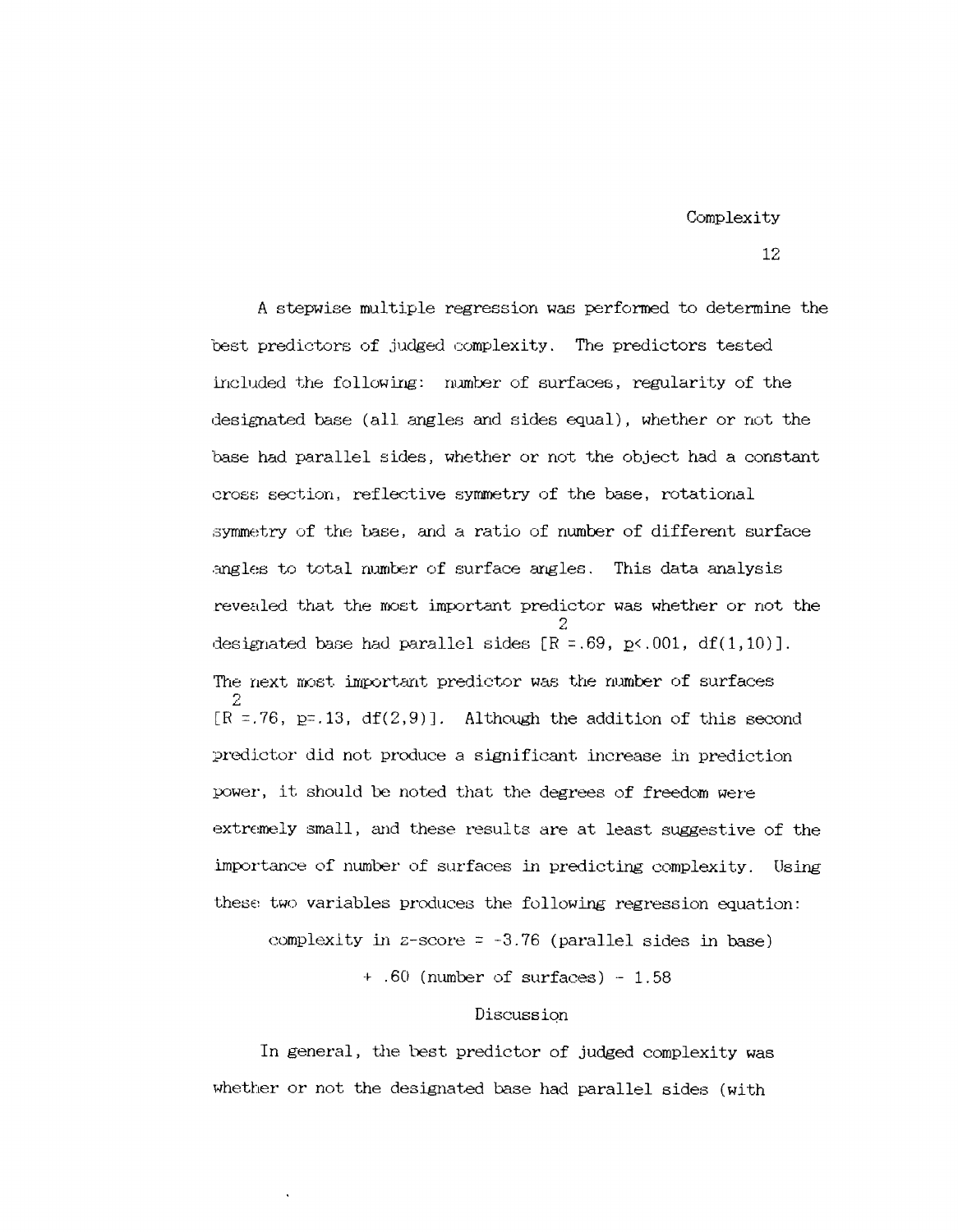parallel sides indicating less complexity). The next most important factor was the number of surfaces. Adding the second predictor did not lead to a statistically significant increase in prediction power, but this preliminary analysis suggests that it could be important. In general, complexity judgments appear to be higher for objects with more surfaces.

An important step in this research was rescaling the complexity judgments. In order to elimmate the effects of subjects' using the 1 to 10 scale differently, a z-score transformation was performed before attempting the regression analysis. Even with rescaling, the differences in the mean  $z$ scores were highly significant. Future investigations should also include some kind of rescaling procedure.

This study involved perceived complexity of only a subset of Biederman's (1987) proposed geon types. While these results were informative, an appropriate extension of this research would be to investigate complexity using all 36 of Biederman's proposed geons.

The first of the two factors found to be important in predicting object complexity is a measure of regularity (how organized the object is), while the second is a quantity measure (how much is in the object). In this study and others (e.g., Butler, 1982), both organization and quantity have been shown to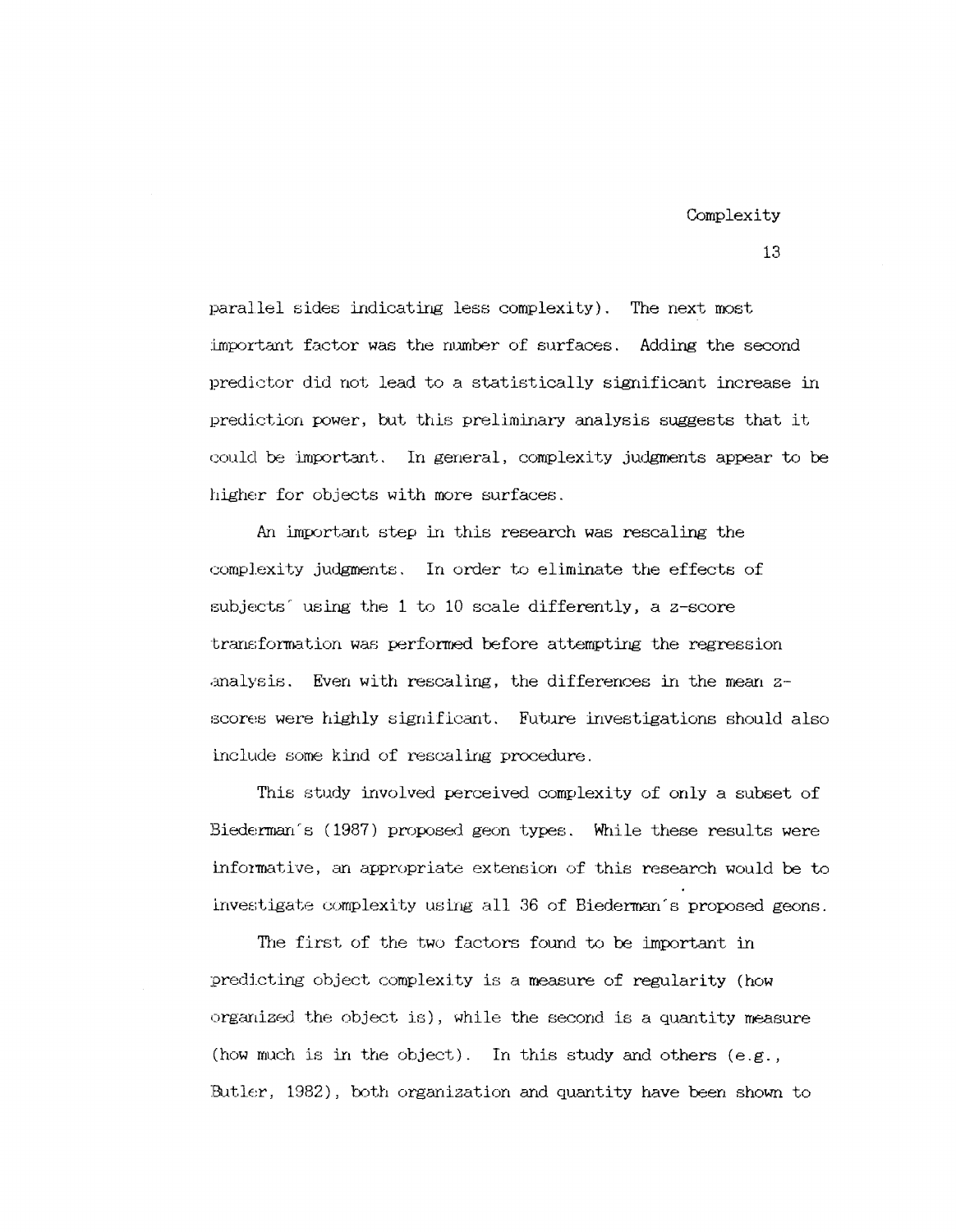predict perceived complexity. In this light, it may be safe to speculate that Biederman's (1987) notion of object complexity, determined simply by the number of components (geons) in an object, may be incomplete, lacking any organizational measure.

The hypothesis driving this investigation is that complexity judgments for objects are influenced not only by the number of geons (components) involved (Biederman, 1987), but also by the arrangement of geons (a measure of organization) and the individual complexities of the geons. While the number of geons may be the most important predictor of complexity, the data from this pilot study of individual geons' complexities has verified the assumption that geons themselves do vary substantially in perceived complexity.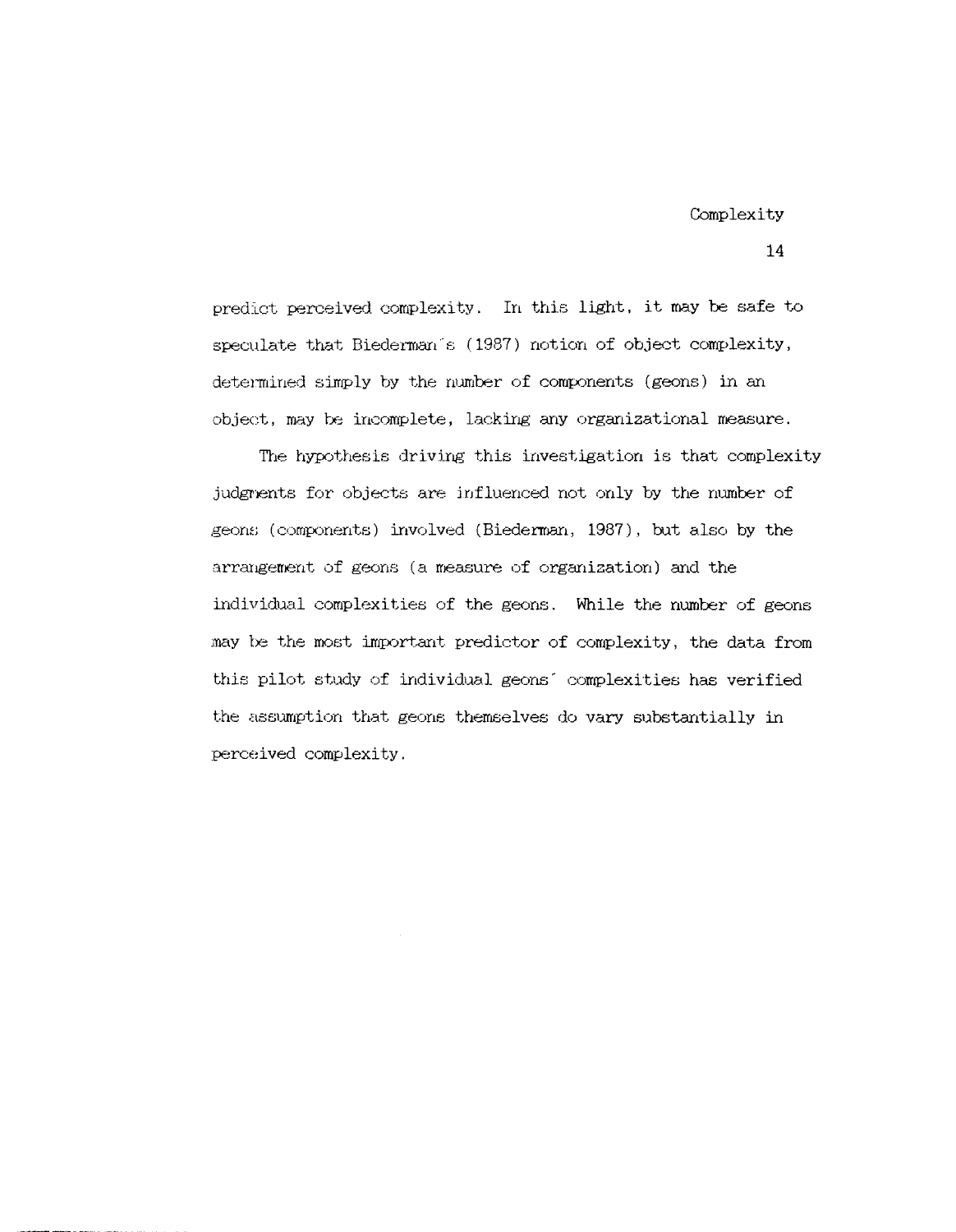## References

Alexander, C., & Carey, S. (1968). Subsymmetries. Perception and Psychophysics, 4, 73-77.

- Arnoult, M. D. (1960). Prediction of perceptual responses from structural characteristics of the stimulus. Perceptual and Motor Skills, 11, 261-268.
- Attneave, F. (1957). Physical determinants of the judged complexity of shapes. Journal of Experimental Psycholggy, 53, 221-227.
- Biederman, I. ( 1987). Recogni tion-by-components: A theory of human image understanding. Psychological Review, 94, 115-147.
- Butler, D. L. ( 1982) . Predicting the perception of threedimensional objects from the geometrical information in drawings. Journal of Experimental Psychology: Human Perception and Performance, 8, 674-692.
- Garner, W. R. (1962). Uncertainty and structure as psychological concepts. New York: Wiley.
- Hochberg, J. E.  $(1964)$ . Perception. Englewood Cliffs, NJ: Prentice-Hall.